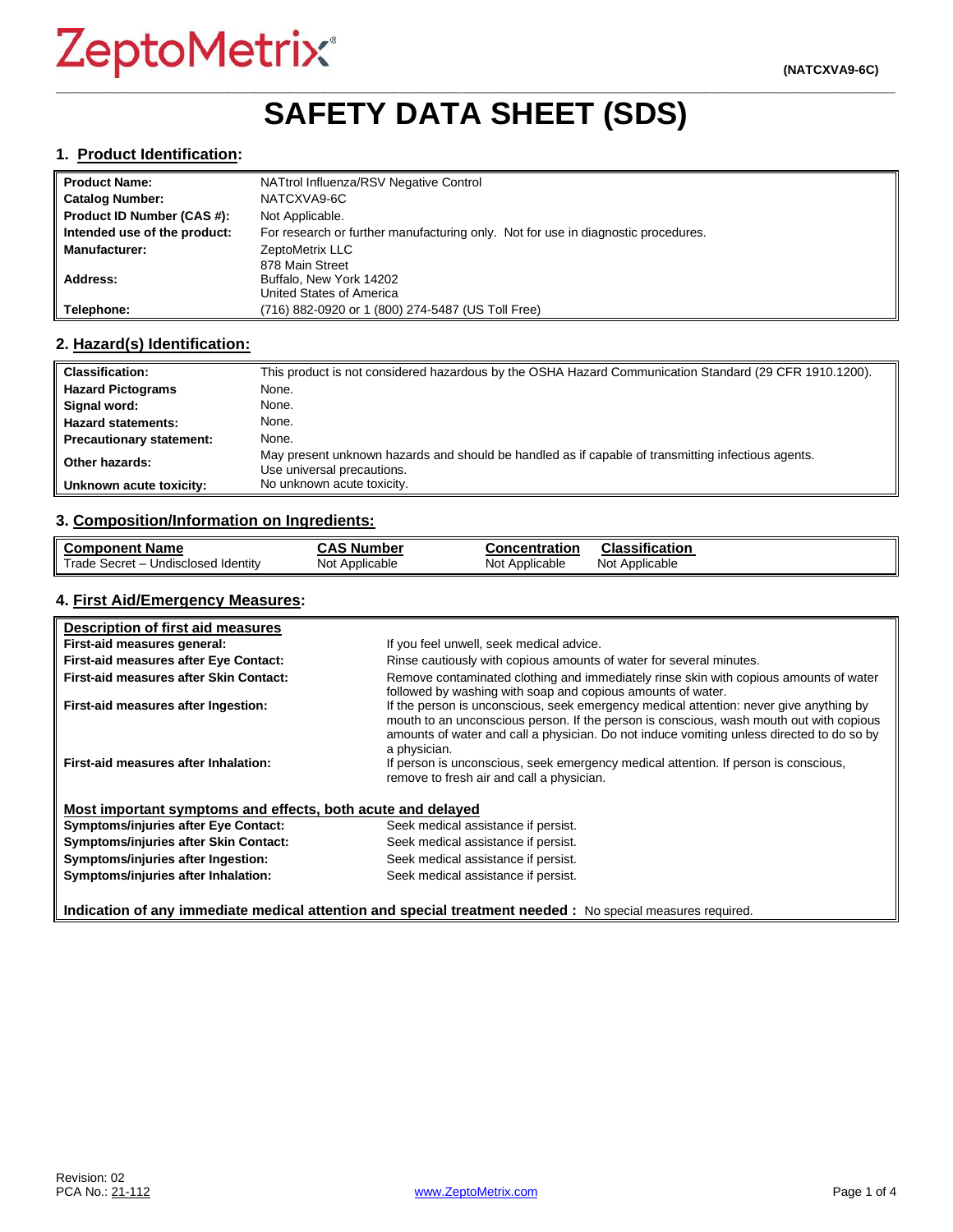# **5. Fire and Explosion Measures:**

| <b>Extinguishing Media</b>                            |                                                                                                                                            |
|-------------------------------------------------------|--------------------------------------------------------------------------------------------------------------------------------------------|
| Suitable extinguishing media:                         | Use an extinguishing agent suitable for the surrounding area.                                                                              |
| Unsuitable extinguishing media:                       | Use an extinguishing agent suitable for the surrounding area.                                                                              |
|                                                       |                                                                                                                                            |
| Special hazards arising from the substance or mixture |                                                                                                                                            |
| Fire hazard:                                          | No known hazards.                                                                                                                          |
| <b>Explosion hazard:</b>                              | No known hazards.                                                                                                                          |
| <b>Reactivity:</b>                                    | No known hazards.                                                                                                                          |
|                                                       |                                                                                                                                            |
| <b>Advice for firefighters</b>                        |                                                                                                                                            |
| <b>Firefighting instructions:</b>                     | Exercise caution when fighting a fire.                                                                                                     |
| Protection during firefighting:                       | Firefighters should wear protective gear. Do not enter fire area without proper protective<br>equipment, including respiratory protection. |

# **6. Accidental Release Measures:**

| Personal precautions, protective equipment and emergency procedures |                                                                                  |  |
|---------------------------------------------------------------------|----------------------------------------------------------------------------------|--|
| General measures:                                                   | Use appropriate personal protective equipment (PPE) and appropriate laboratory   |  |
|                                                                     | procedures.                                                                      |  |
| For non-emergency personnel                                         |                                                                                  |  |
| <b>Protective equipment:</b>                                        | Use appropriate personal protective equipment (PPE).                             |  |
| <b>Emergency procedures:</b>                                        | Use appropriate emergency laboratory procedures.                                 |  |
|                                                                     |                                                                                  |  |
| For emergency responders                                            |                                                                                  |  |
| <b>Protective equipment:</b>                                        | Use appropriate personal protective equipment (PPE).                             |  |
| <b>Emergency procedures:</b>                                        | Use appropriate emergency procedures.                                            |  |
|                                                                     |                                                                                  |  |
| Methods and material for containment and cleaning up                |                                                                                  |  |
| For containment:                                                    | Contain material in accordance to State and Federal regulations.                 |  |
| Methods for cleaning up:                                            | Follow and dispose of material in accordance to State and Federal waste disposal |  |
|                                                                     | regulations.                                                                     |  |

# **7. Handling and Storage:**

| Precautions for safe handling: | Handle in accordance with good laboratory practices and safety procedures. |
|--------------------------------|----------------------------------------------------------------------------|
| <b>Storage conditions:</b>     | Store in a dry and cool place. Keep container closed when not in use.      |
| Incompatible products:         | No Data Available.                                                         |
| Incompatible materials:        | No Data Available.                                                         |
| Storage:                       | Recommended storage temperature 2-8 degrees Celsius.                       |

## **8. Exposure Controls and Personal Protection:**

| Appropriate engineering controls:     | Use universal precautions. Product may present unknown biohazard.                        |
|---------------------------------------|------------------------------------------------------------------------------------------|
| <b>Personal Protective Equipment:</b> | Use laboratory coat, protective gloves, safety glasses and suitable protective clothing. |
| Pictograms:                           |                                                                                          |
| <b>Eye/Face protection:</b>           | Wear in accordance with good laboratory practices and safety procedures.                 |
| Skin and body protection:             | Wear in accordance with good laboratory practices and safety procedures.                 |
| <b>Respiratory protection:</b>        | Wear in accordance with good laboratory practices and safety procedures.                 |
| Hand protection:                      | Wear in accordance with good laboratory practices and safety procedures.                 |
| <b>Mechanical protection:</b>         | Wear in accordance with good laboratory practices and safety procedures.                 |
| Special work practices:               | Follow purchaser's safety program.                                                       |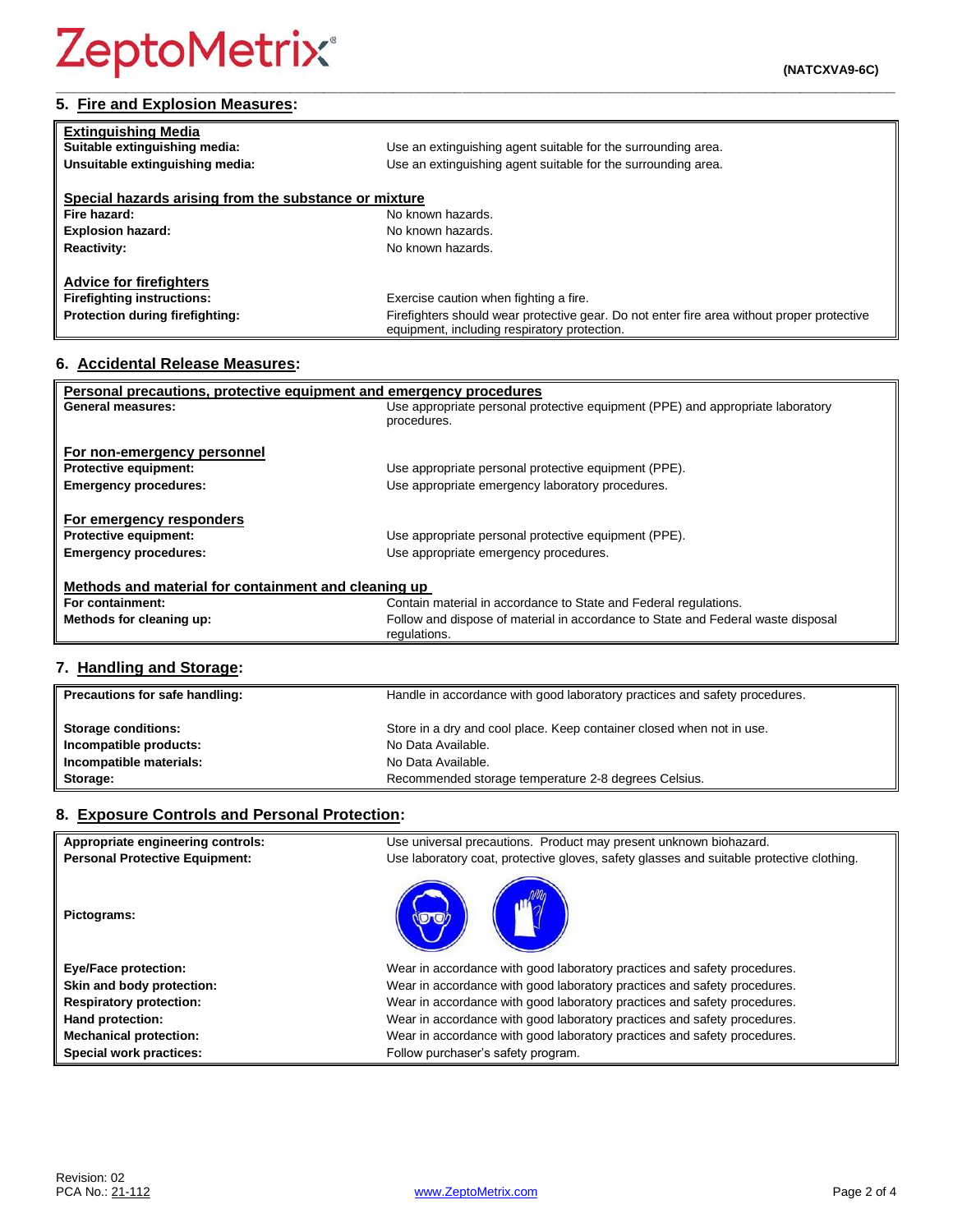#### **\_\_\_\_\_\_\_\_\_\_\_\_\_\_\_\_\_\_\_\_\_\_\_\_\_\_\_\_\_\_\_\_\_\_\_\_\_\_\_\_\_\_\_\_\_\_\_\_\_\_\_\_\_\_\_\_\_\_\_\_\_\_\_\_\_\_\_\_\_\_\_\_\_\_\_\_\_\_\_\_\_\_\_\_\_\_\_\_\_\_\_\_\_\_\_\_\_ 9. Physical and Chemical Properties:**

| <b>Physical State:</b>                        | Liquid at room temperature. |
|-----------------------------------------------|-----------------------------|
| Appearance/color:                             | Clear, pale amber solution. |
| Odor:                                         | No Data Available.          |
| Odor threshold:                               | No Data Available.          |
| pH:                                           | No Data Available.          |
| Melting point/freezing point:                 | No Data Available.          |
| <b>Boiling point:</b>                         | No Data Available.          |
| Flash point:                                  | No Data Available.          |
| <b>Evaporation rate:</b>                      | No Data Available.          |
| <b>Flammability:</b>                          | No Data Available.          |
| Upper/lower flammability or explosive limits: | No Data Available.          |
| Vapor pressure:                               | No Data Available.          |
| Vapor density:                                | No Data Available.          |
| <b>Relative density:</b>                      | No Data Available.          |
| Solubility(ies):                              | No Data Available.          |
| <b>Partition coefficient:</b>                 | No Data Available.          |
| Auto-ignition temperature:                    | No Data Available.          |
| <b>Decomposition temperature:</b>             | No Data Available.          |
| Viscosity:                                    | No Data Available.          |
| Other information:                            | No Data Available.          |

# **10. Stability and Reactivity:**

| <b>Reactivity:</b>                  | No Data Available.                                                                                      |
|-------------------------------------|---------------------------------------------------------------------------------------------------------|
| <b>Chemical stability:</b>          | The product is stable.                                                                                  |
| Possibility of hazardous reactions: | Under normal conditions of storage and use, hazardous reactions will not occur.                         |
| <b>Conditions to avoid:</b>         | No Data Available.                                                                                      |
| Incompatible materials:             | No Data Available.                                                                                      |
| Hazardous decomposition products:   | Under normal conditions of storage and use, hazardous decomposition products should<br>not be produced. |

# **11. Toxicological Information:**

| <b>Skin corrosion/irritation:</b>                   | No Data Available. |
|-----------------------------------------------------|--------------------|
| Eye damage/irritation:                              | No Data Available. |
| <b>Respiratory damage/irritation:</b>               | No Data Available. |
| Ingestion damage/irritation:                        | No Data Available. |
| Specific target organ toxicity (single exposure):   | No Data Available. |
| Specific target organ toxicity (repeated exposure): | No Data Available. |
| <b>Numerical measure of toxicity:</b>               | No Data Available. |
| Symptoms/injuries after skin contact:               | No Data Available. |
| Symptoms/injuries after eye contact:                | No Data Available. |
| Symptoms/injuries after inhalation:                 | No Data Available. |
| Symptoms/injuries after ingestion:                  | No Data Available. |

## **12. Ecological Information:**

| <b>Ecotoxicity:</b>               | No Data Available. |
|-----------------------------------|--------------------|
| Persistence and degradability:    | No Data Available. |
| <b>Bioaccumulative potential:</b> | No Data Available. |
| Mobility in soil:                 | No Data Available. |
| Other adverse effects:            | No Data Available. |

## **13. Disposal Information:**

| Waste<br>recommendations:<br>disposal | Dispose of material in accordance to local, State and Federal waste disposal regulations. |
|---------------------------------------|-------------------------------------------------------------------------------------------|
|                                       |                                                                                           |